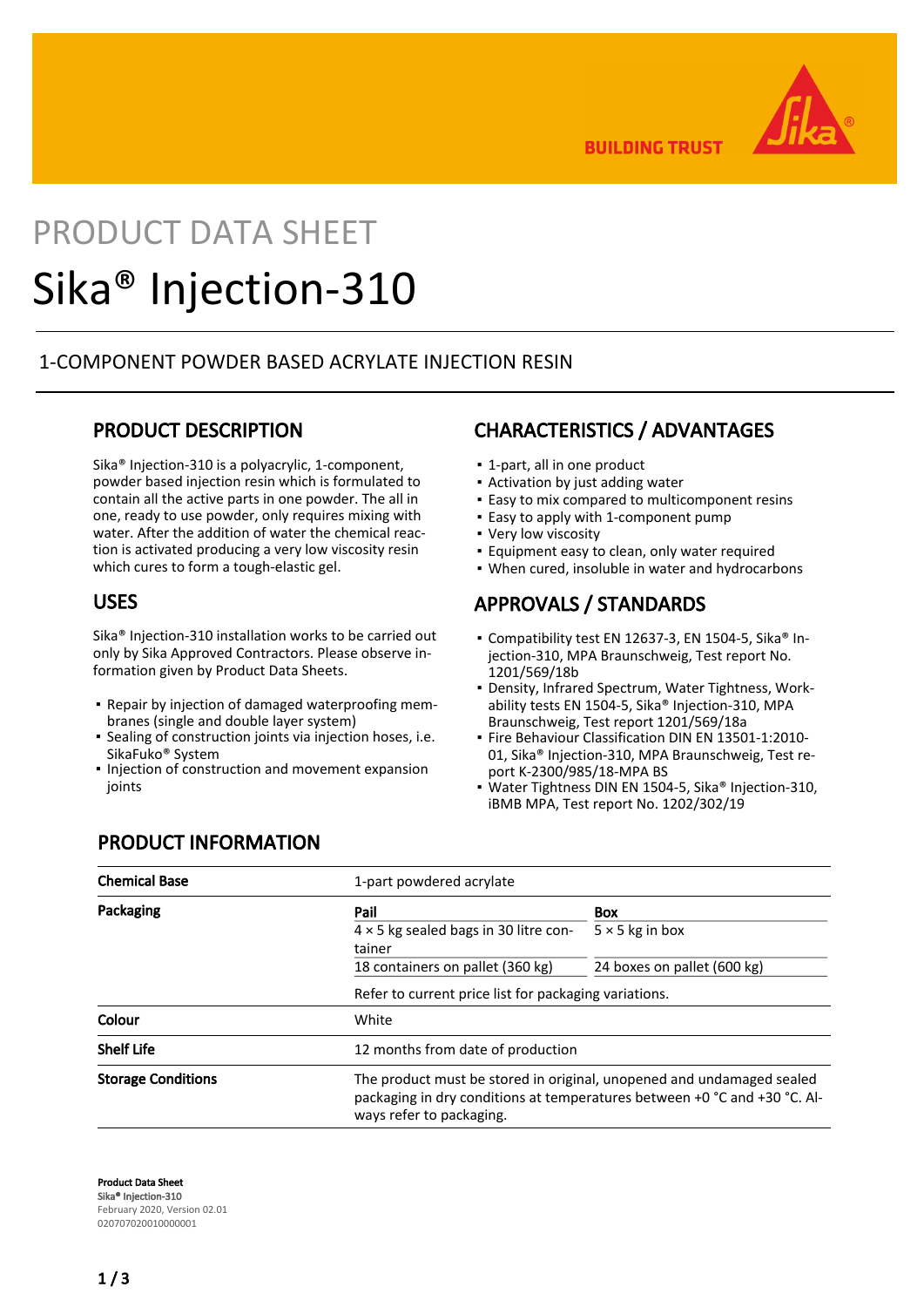## TECHNICAL INFORMATION

Chemical Resistance Contact Sika Technical Services for specific information regarding resistance to hydrocarbons, alkalis or other chemicals.

## APPLICATION INFORMATION

|                                                    | 5 kg bag of Sika® Injection-310 activated with 7,5 L or 10 L of water |  |
|----------------------------------------------------|-----------------------------------------------------------------------|--|
| ~11,3 L or 13,8 L of injectable resin per 5 kg bag |                                                                       |  |
| +5 °C min./ +40 °C max.                            |                                                                       |  |
| +5 °C min./ +40 °C max.                            |                                                                       |  |
| <b>Temperature</b>                                 | <b>Minutes</b>                                                        |  |
| $+10 °C$                                           | $^{\sim}180$                                                          |  |
| $+15 °C$                                           | $^{\sim}100$                                                          |  |
| $+23 °C$                                           | ~10                                                                   |  |
| $+30 °C$                                           | $~^{\sim}$ 23                                                         |  |
|                                                    | $~^{\sim}$ 19                                                         |  |
|                                                    | $+35 °C$                                                              |  |

Values based on 7,5 L of water.

Note: Gel time is laboratory tested with 100 ml samples with preconditioned parts according to the temperature and may vary from site conditions. Check gel time according to site conditions before use.

## APPLICATION INSTRUCTIONS

#### MIXING

#### Mixing sequence

- 1. Pour 7,5 L or 10 L of water into a clean container.
- 2. Pour 5 kg of Sika® Injection-310 powder slowly into the water while stirring. Stir with an electric single mixer with a mixing paddle (e.g. Colomix DLX 90S).
- Mix at high speed for a minimum of 3 minutes ensur-3. ing all the powder and water is mixed thoroughly.

#### APPLICATION METHOD / TOOLS

Pour the fully mixed liquid into the hopper of a suitable 1-Component pump and inject.

#### CLEANING OF TOOLS

Clean all tools and application equipment with water.

### LIMITATIONS

- $\bullet\,$  Sika® Injection-310 activated with 10 L of water is suitable for injections into cracks and construction joints at >20 °C and into membrane compartment systems.
- **For higher requirements such as expansion joints or** area injections, activation with 7,5 L water is recommended.
- In hot climates, to extend the gel time, use cold water for activation.
- In cold climates, to shorten the gel time, use hot water for activation or use Sika® Injection-300 Boost
- Before using the product, check the pot life accord-

ing to local site conditions. If pot life is exceeded the product can no longer be pumped/injected.

■ Be aware that pot life (workability after mixing) is shorter than gel time.

## VALUE BASE

All technical data stated in this Data Sheet are based on laboratory tests. Actual measured data may vary due to circumstances beyond our control.

## LOCAL RESTRICTIONS

Note that as a result of specific local regulations the declared data and recommended uses for this product may vary from country to country. Consult the local Product Data Sheet for the exact product data and uses.

# ECOLOGY, HEALTH AND SAFETY

Local safety regulations must be observed and it advisable to wear PPI when working with this product with particular attention paid to cutting and handling. Transportation Class: The product is not classified as hazardous good for transport. Disposal: The material is recyclable. Disposal must be according to local regulations. Please contact your local Sika sales organisation for more information.

# LEGAL NOTES

The information, and, in particular, the recommenda-





**BUILDING TRUST**